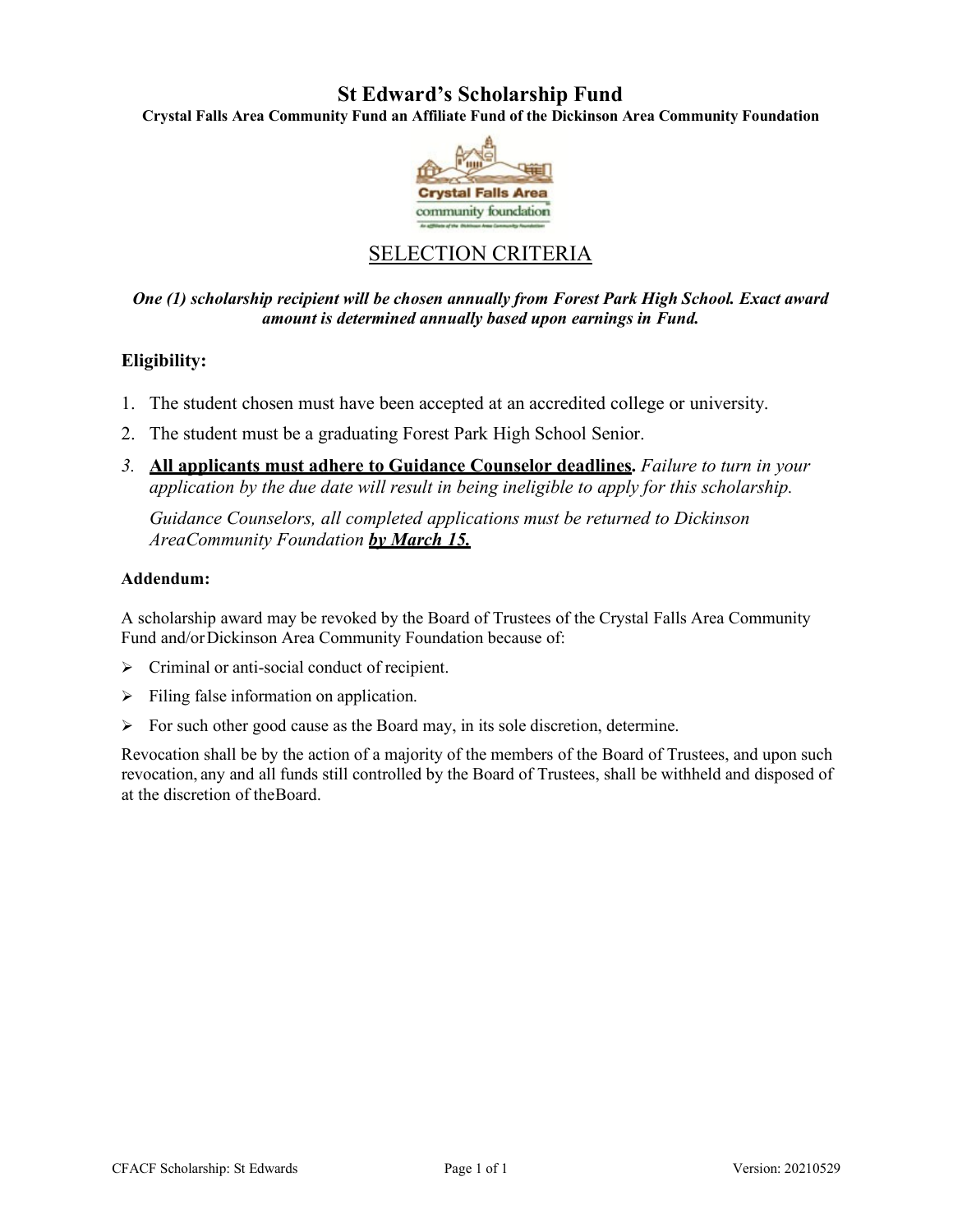

# *St Edwards Scholarship*

**Crystal Falls Area Community Foundation Fund an affiliate of the Dickinson Area CommunityFoundation**

| <b>Date</b>                                                                                                                                   |  |
|-----------------------------------------------------------------------------------------------------------------------------------------------|--|
| <b>Full Name</b>                                                                                                                              |  |
| <b>Street Address</b>                                                                                                                         |  |
| <b>City ST ZIP Code</b>                                                                                                                       |  |
| <b>Home &amp; Cell Phone</b>                                                                                                                  |  |
| <b>E-Mail (Required)</b>                                                                                                                      |  |
| GPA:                                                                                                                                          |  |
| In what extra-curricular activities did you participate in? (Include both in-school activities and<br>volunteer activities outside of school) |  |
|                                                                                                                                               |  |
| Did you work during the school year? No<br>If yes, how many hours/week?                                                                       |  |
| Name of College or University you plan to attend:                                                                                             |  |
| Have you applied for admission?                                                                                                               |  |
| Have you been accepted?                                                                                                                       |  |
| Intended field of study:                                                                                                                      |  |
| Have you applied for other scholarships?                                                                                                      |  |
| Have you been granted a scholarship? If so, name of scholarship & amount:                                                                     |  |
|                                                                                                                                               |  |
| Please include the following with the application:                                                                                            |  |
|                                                                                                                                               |  |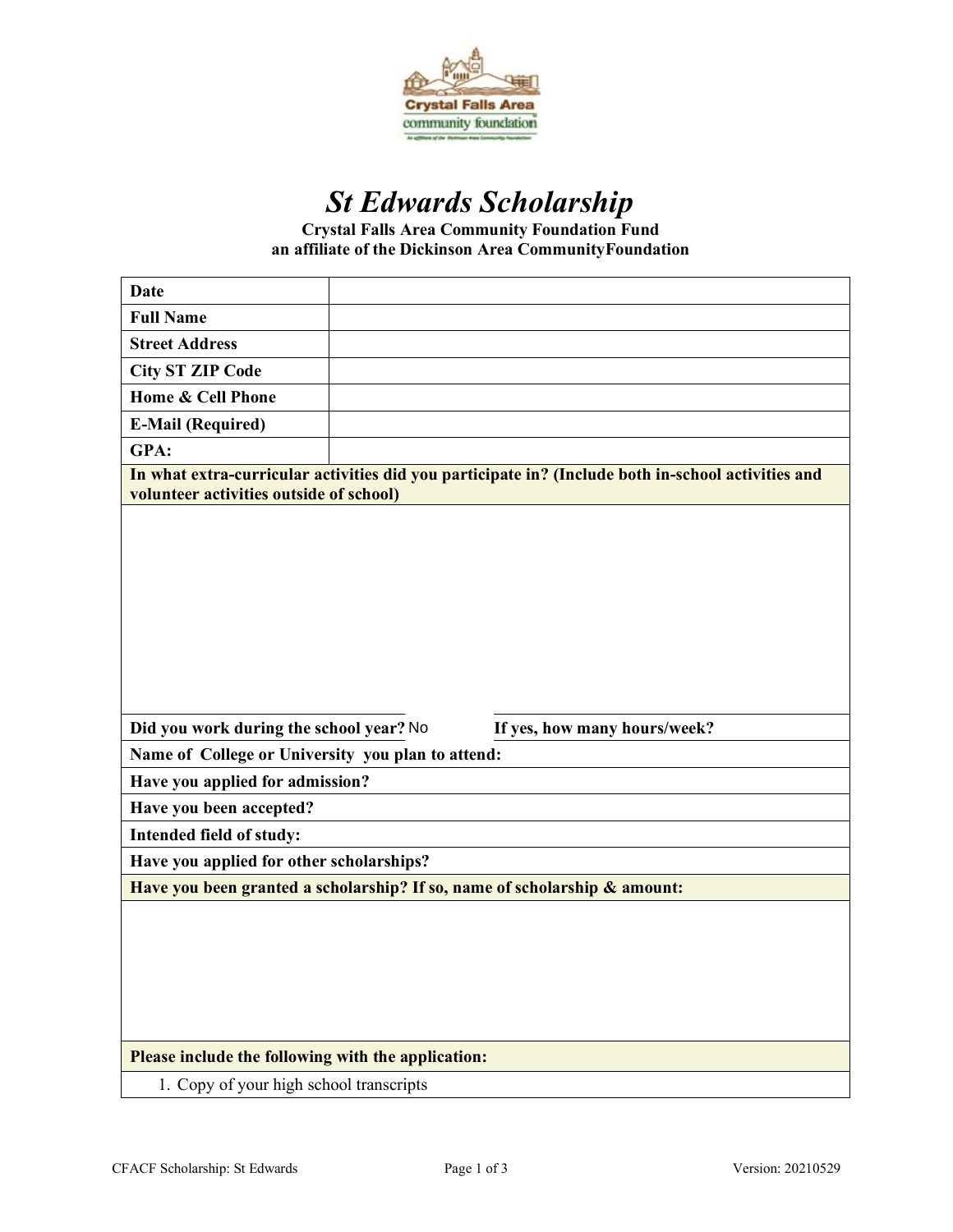

### **Application Deadline**

**All applicants must adhere to the Guidance Counselor deadlines**. Guidance counselors must forward applications to Dickinson Area Community Foundation by **March 15**.

### **Agreement and Signature**

By submitting this application, I affirm that the facts set forth in it are true and complete. I understand any false statements, omissions, or other misrepresentations made by me on this application may result in rejection of this application.

Name (printed)

Signature

Date

**Parent Application Form**

| Name of parent or guardian completing this<br>form: |
|-----------------------------------------------------|
| Home address:                                       |

Phone:

Email address:

**Do you have any dependents other than your own family or other extenuating circumstances that should be considered? If yes, please explain:**

**Note here any statements you may wish to make which assist the scholarship selection committee in consideration of the applicant:**

### **Agreement & Signature:**

I affirm that the statements above are true and complete. I understand any false statements, omissions, or other misrepresentations made by me on this application may result in rejection of this application.

Signature of parent or guardian:

Date: